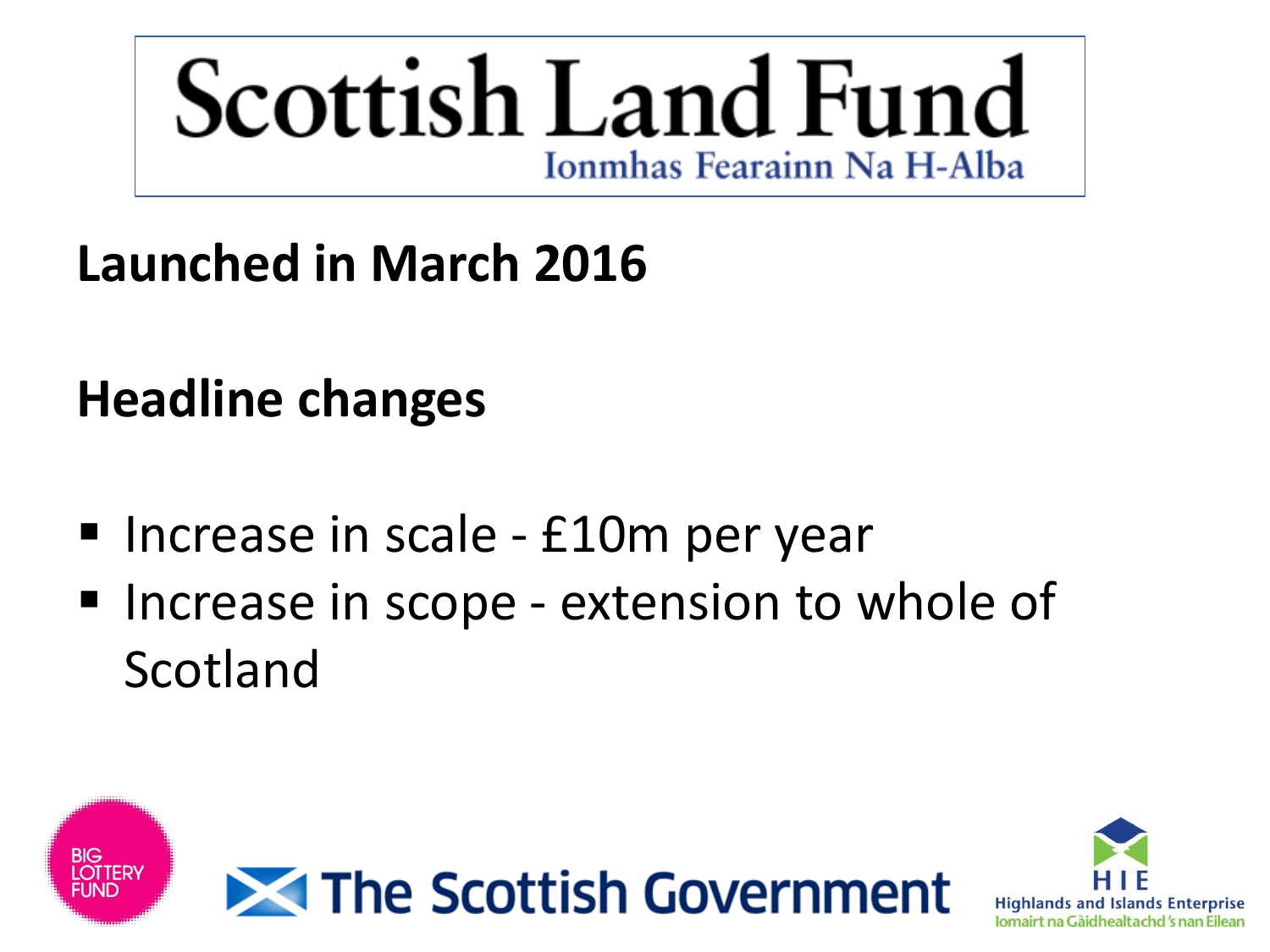### **Programme Outcomes**

#### **Our communities will:**

- Achieve more sustainable economic, environmental and/or social development through ownership of land and buildings.
- Have a stronger role in and control over their own development.
- Own well managed, financially sustainable land and buildings.





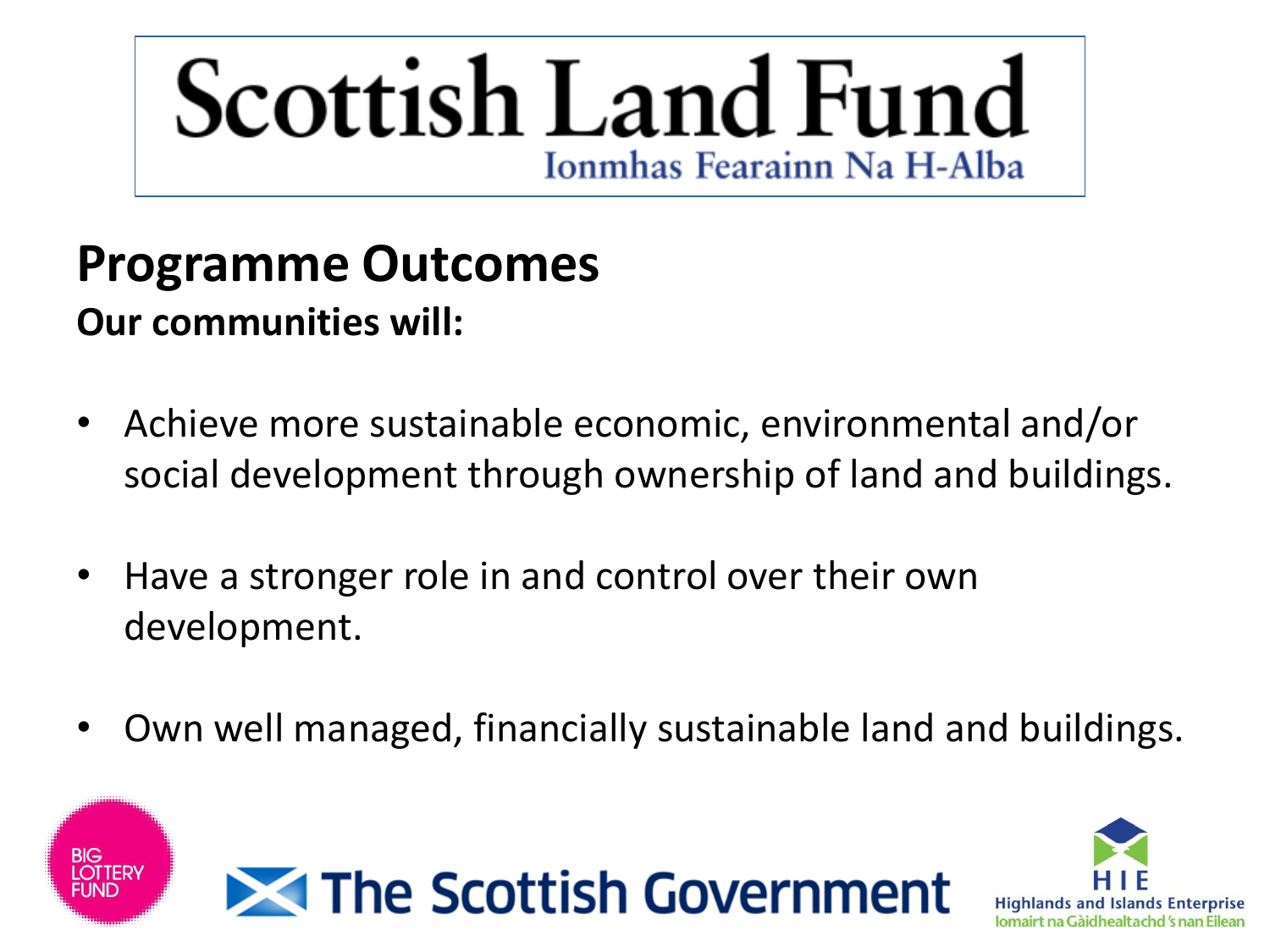#### **2-stage process**

#### **Stage 1 – Pre-acquisition**

- Information gathering
- Development funding

#### **Stage 2 - Acquisition**

- Grants for acquisition
- Revenue funding

**BIG<br>LOTTERY** 

FUND



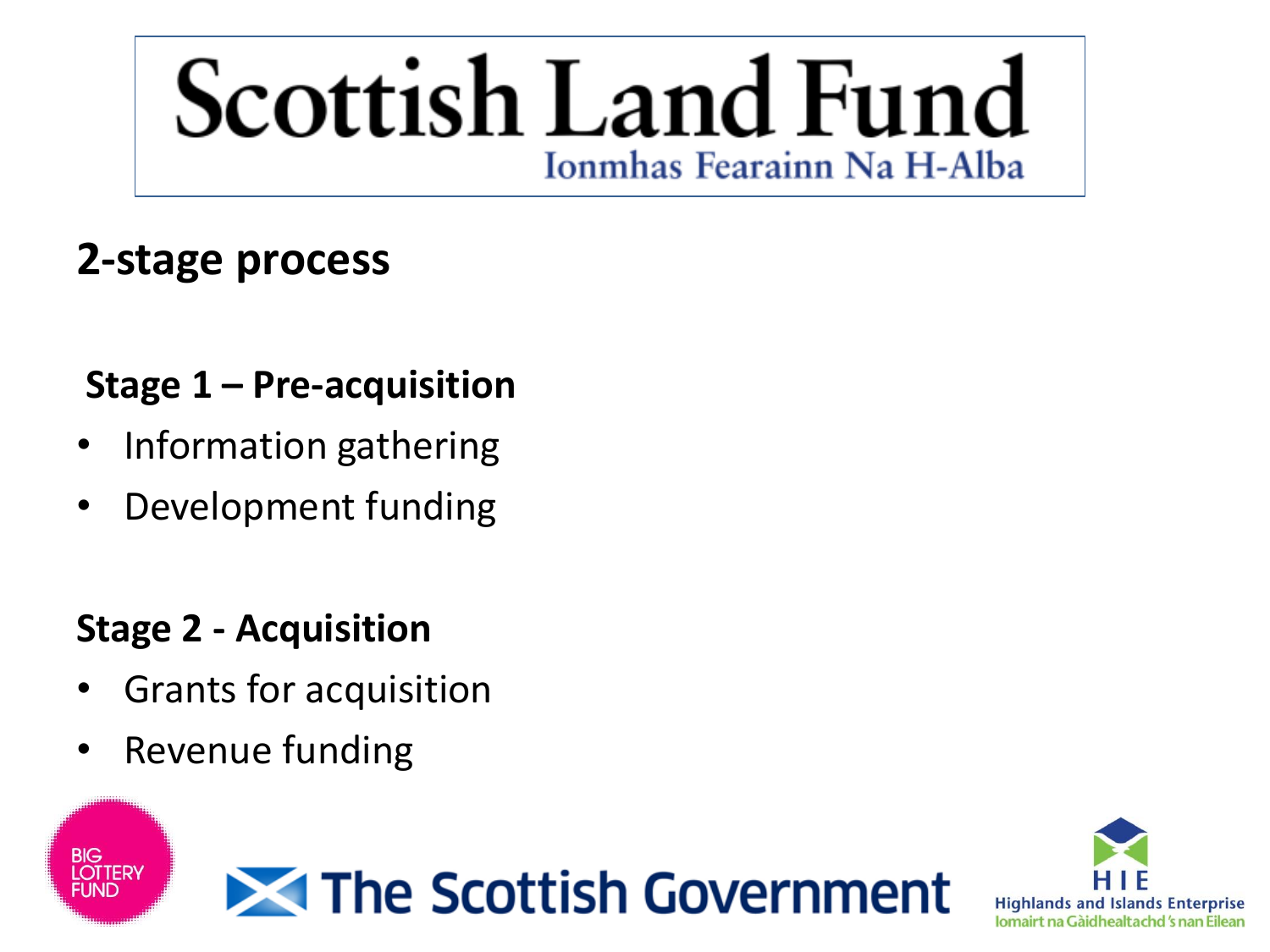### **Revenue support**

- **Pre acquisition support available**
- Post acquisition support up to £100,000, for up to 3 years
- Intervention amounts dependent on project type and group





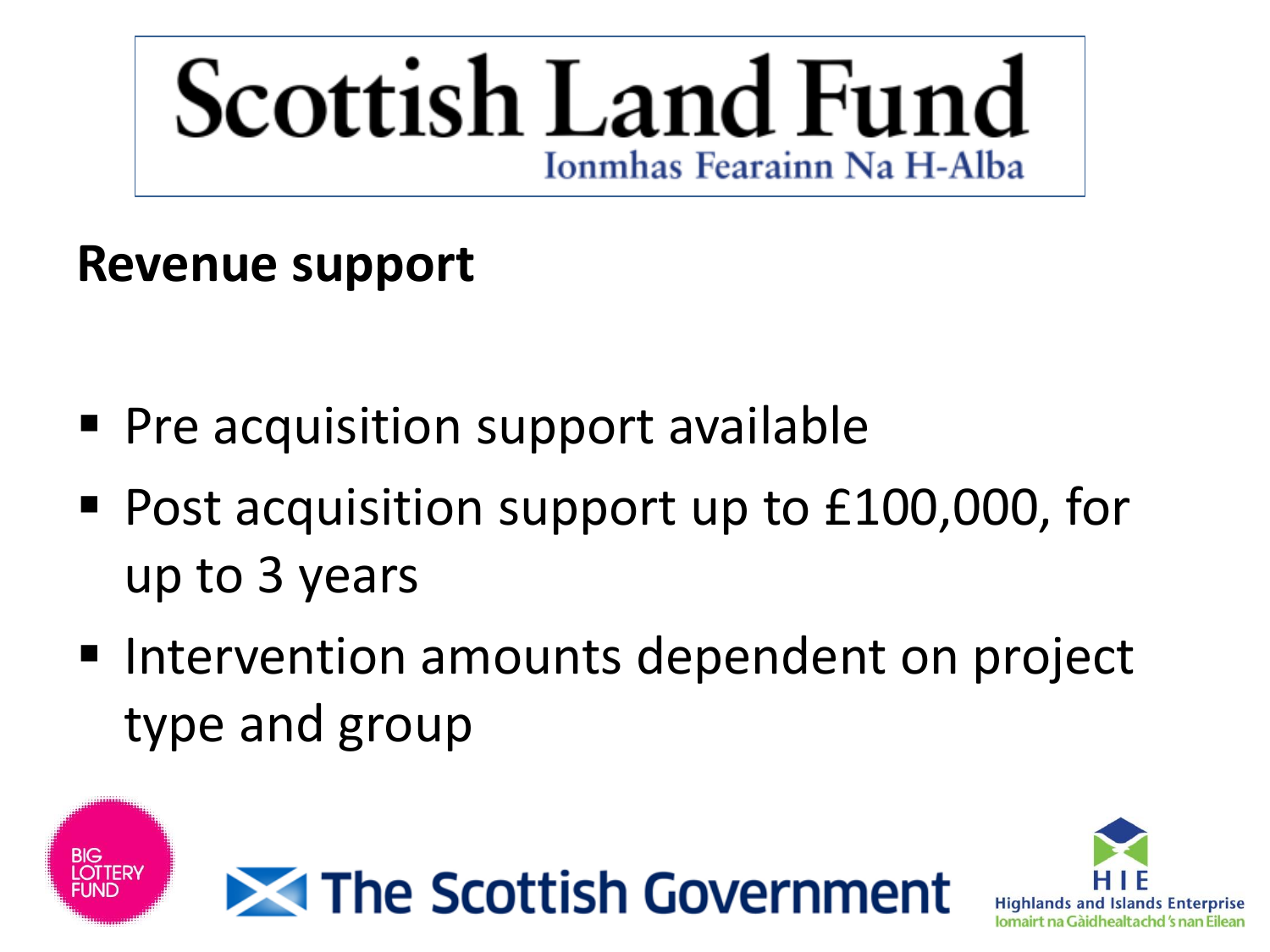### **Capital support**

- Increased to maximum of £1m
- Legal and other fees associated with acquisition



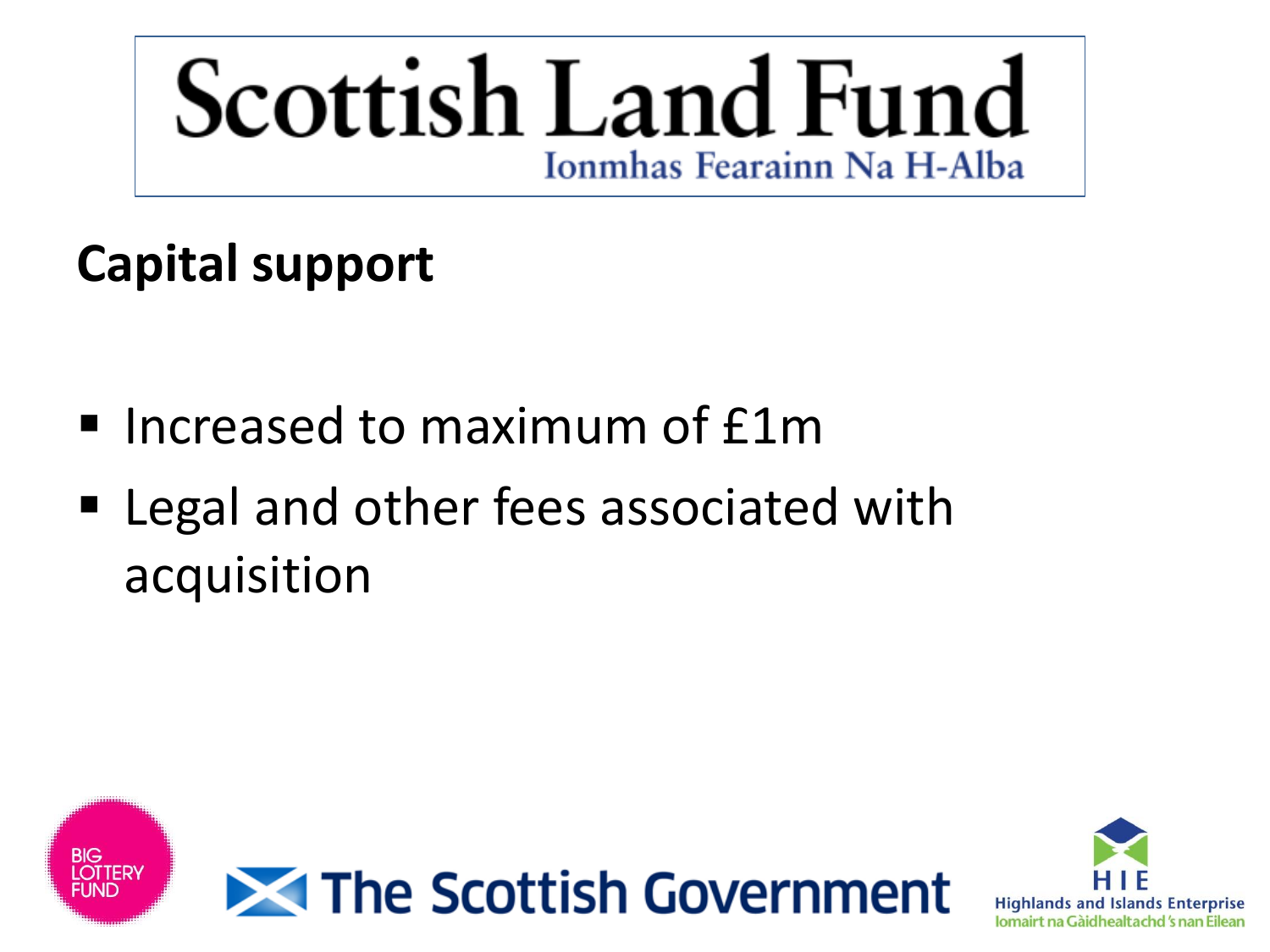### **Stage 1: Development Funding (pre-acquisition)**

#### **Who can apply?**

- Community organisations
- Written governing document
- At least three unrelated people in your management committee
- UK based bank or building society account



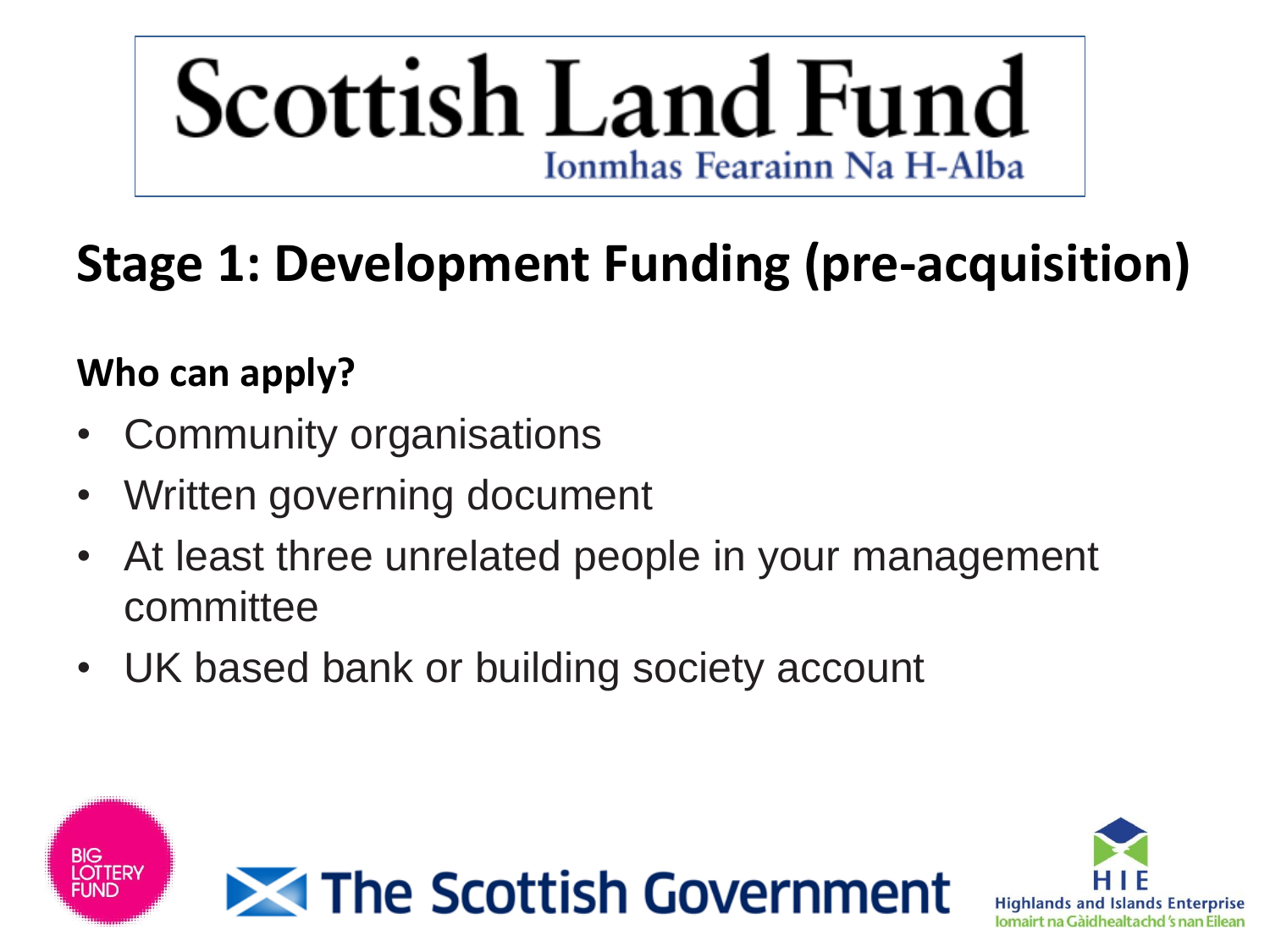### **Stage 1: Development Funding**

- To help prepare to purchase an asset.
- Development grants up to £30,000.
- Up to 100% of development costs.
- Fund specialist advice and/or professional fees
- Will not fund salary costs for a staff post or capital expenditure.



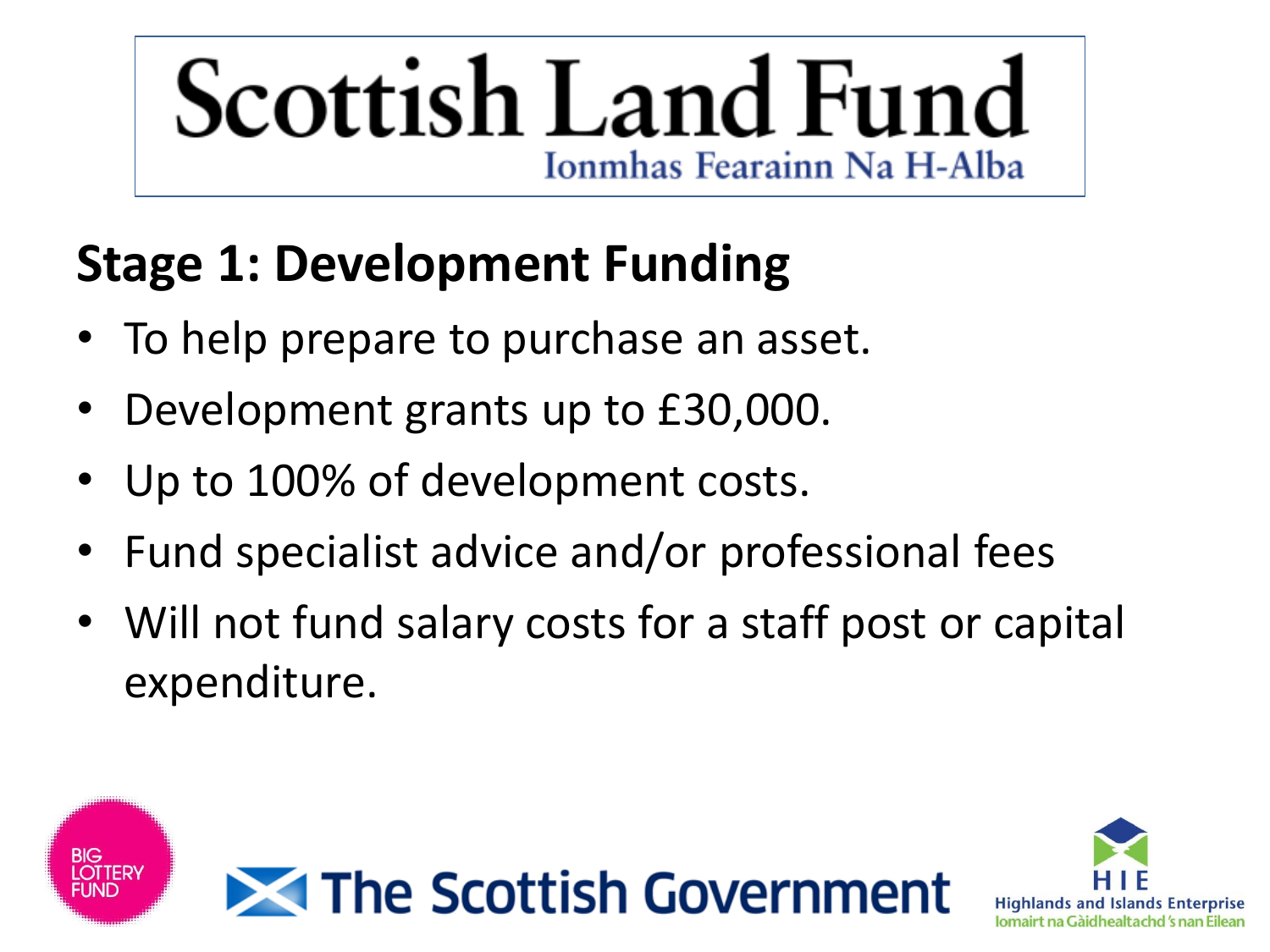### **Stage 2: Acquisition**

### **Who can apply?**

Organisations that are community-led, community-controlled and defined by a geographical area.

#### **Governing document requirements**

• Social Purpose

**BIG<br>LOTTERY** 

- Open Membership
- **Community Control**
- Non Profit-Distributing



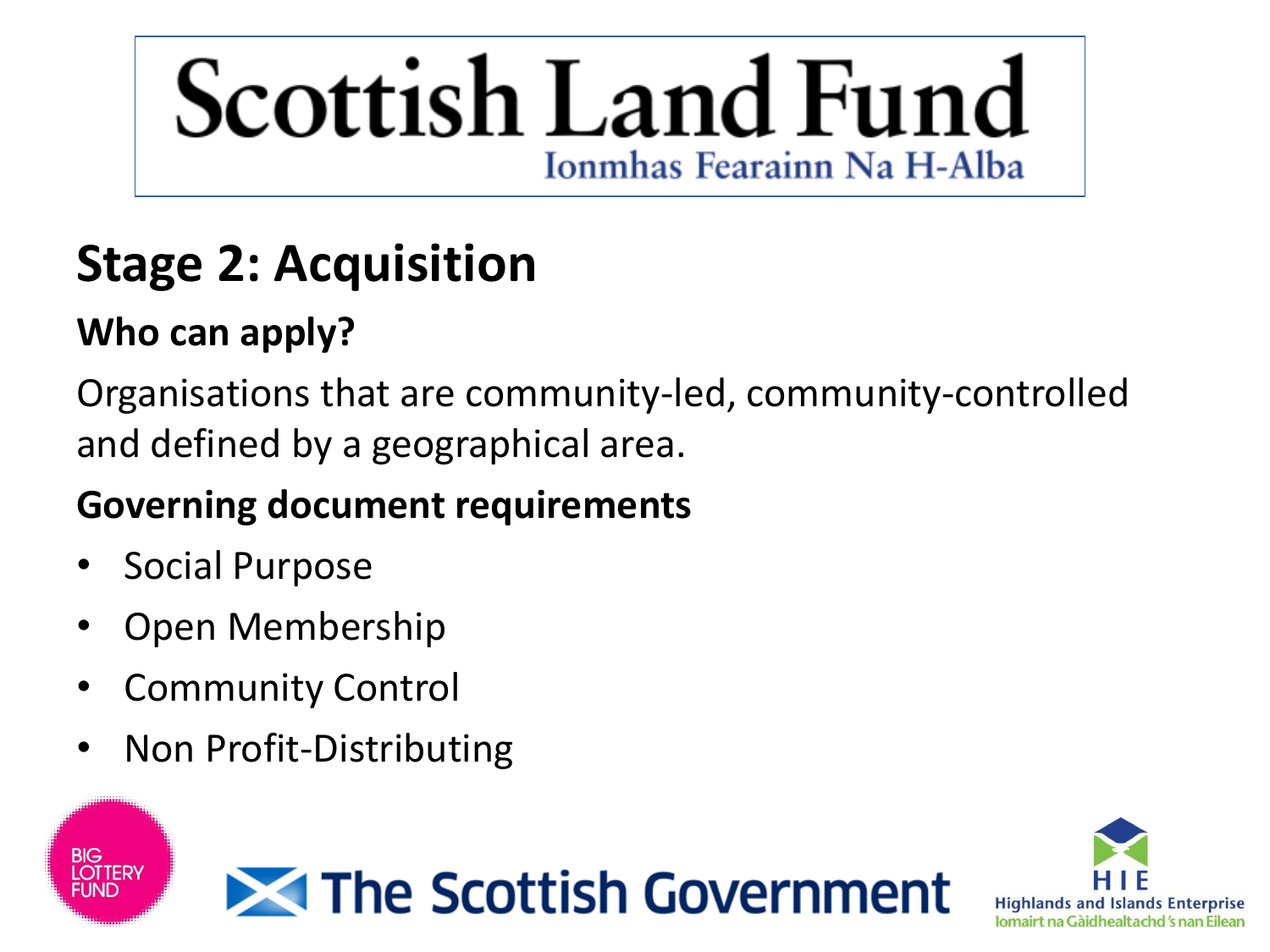### **Stage 2: Grants for Acquisition**

- Land and land assets (including lochs and lighthouses?!)
- Urban and rural property

**BIG<br>LOTTERY** 

- Asset Transfers under Community Empowerment Act
- Acquisitions under Land Reform Act part 2
- Acquisitions through National Forest Land Scheme
- Grants based upon independent valuation



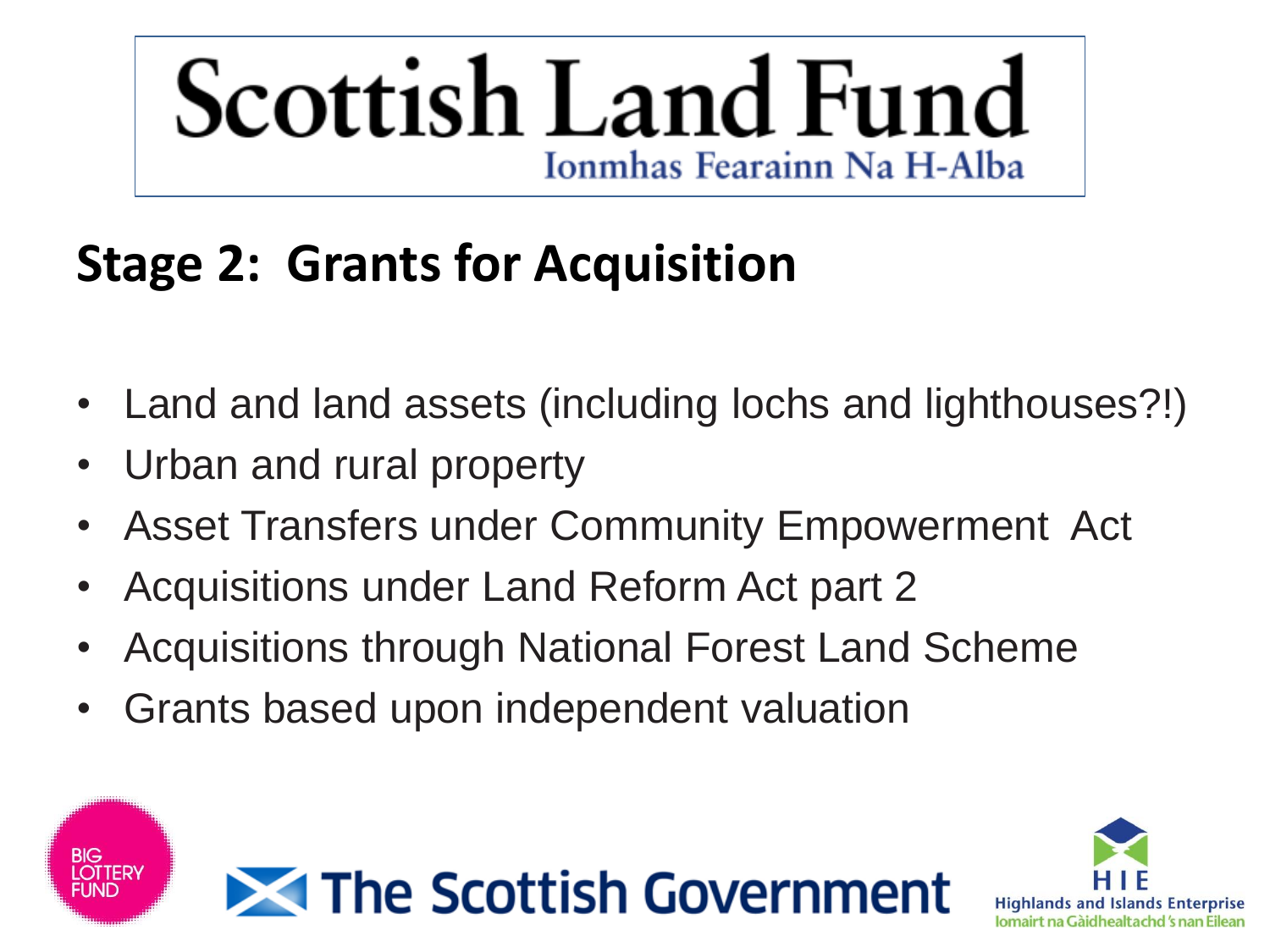### **Process**

- Enquiries through BIG
- Case passed to SLF Advisor applicant support
- 2 stage application process
- Assessment by BIG and decision by independent Scottish Land Fund Committee